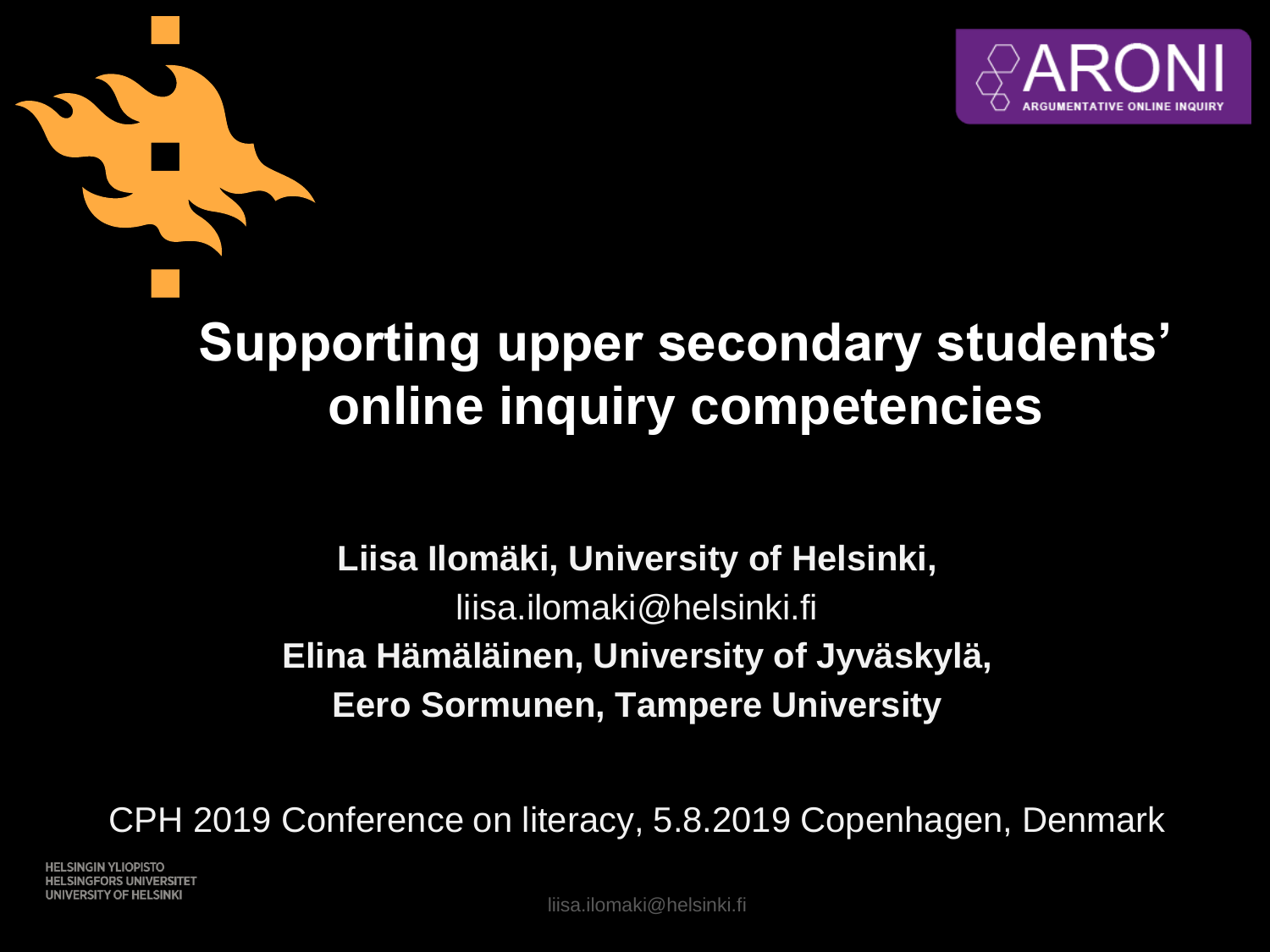



**ARONI project, Academy of Finland <https://blogs.sis.uta.fi/aroni/> Background of the study**

Previous studies show that upper secondary students leave the school with insufficient and heterogeneous information competencies (Hautamäki et al., 2012; Kiili, 2012; Lundahl et al. 2010; OECD, 2010). Existing teaching practices or models need to be updated for teaching relevant digital online literacy (Breakstone, McGrew, Smith, Ortega, & Wineburg, 2018). Also here thoughts of Byeong-Young Cho in his key note presentation!

Our aim was to create a practical four-step intervention process following an inquiry process for teaching online inquiry skills and to investigate teachers' and students' experiences when using it. For this, we used both pedagogical, literacy and information science expertise. NIVERSITY OF HELSINK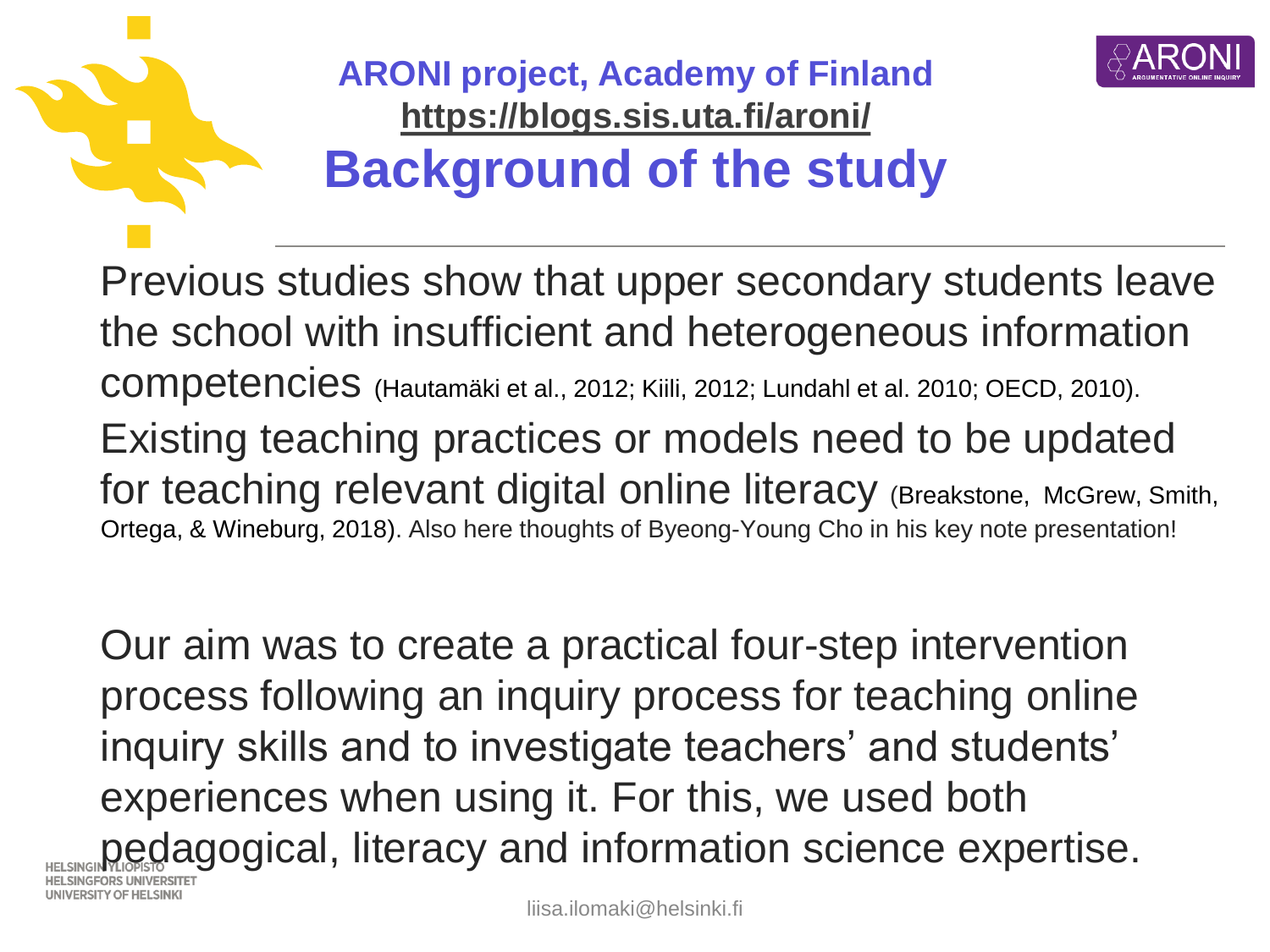

## **Developing pedagogy for supporting students' online inquiry skills**

## **MAIN GOAL SUBGOALS**

To develop models and practices for teaching online inquiry skills

To develop instruments for evaluating students' online inquiry skills and use them to evaluate current skills

To examine teachers' current pedagogical practices in building students knowledge work competence

To examine students' conceptions of knowledge and everyday online practices

To develop a model for teaching online inquiry skills and knowledge work competence as well as test it with teachers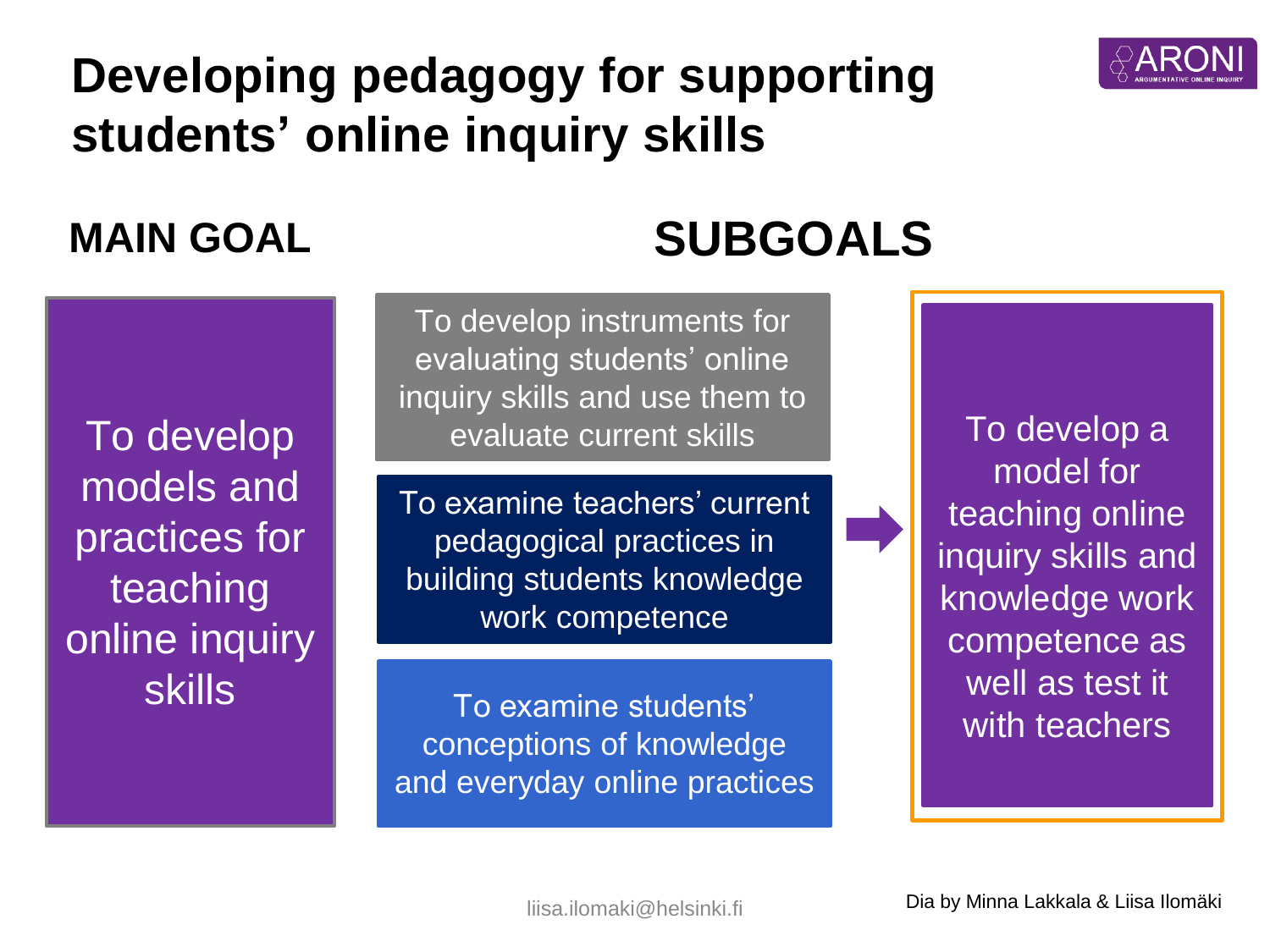

## **Today the aim is to describe some results of the intervention study (2018-19).**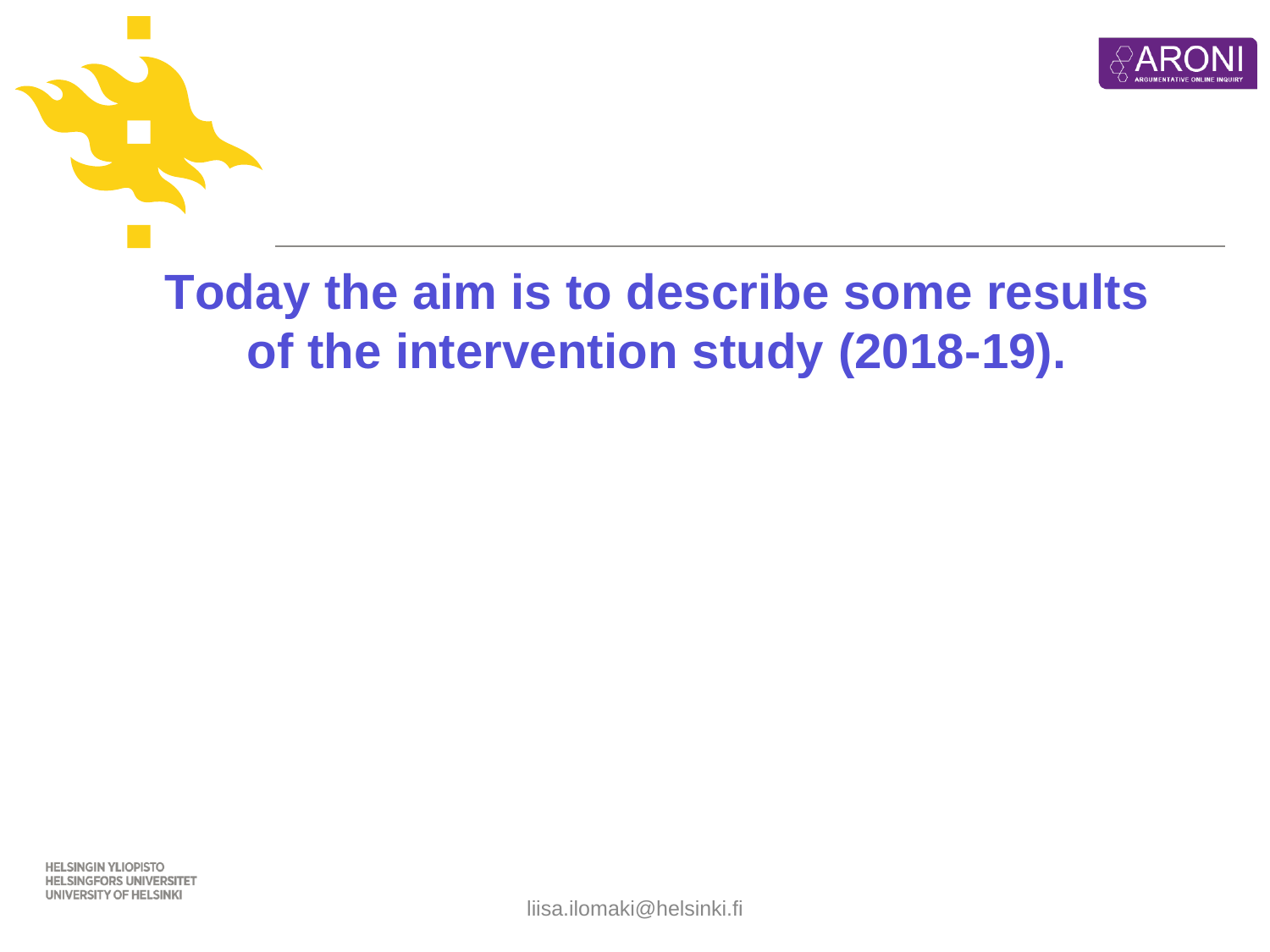

## **The intervention approach: simulating real life processes of online inquiry**

- In general, we used the trialogical design principles as guidelines (Paavola, Lakkala, Muukkonen, Kosonen, & Karlgren 2011) and results of a previous sub study (Ilomäki, Lakkala, Muukkonen, Paavola, & Toom, submitted)
- A collaborative object for students' work was an "authentic", contradictory health issue (e.g. sleeping pills). A few topics which the groups could choose one.
- Working groups were based on students' interest of the topic, work in groups was obligatory.
- Work was organised using a collaborative writing template which followed the recommended phases of information processing.
- A limited Google search engine in use
- Reflective questions about the process and the outcomes after every phase (Agarwal & Roediger, 2018)

Teachers followed the together planned working schedule and they  $\frac{1}{\sqrt{100} \text{ N}}$  and  $\frac{1}{\sqrt{100} \text{ N}}$  and  $\frac{1}{\sqrt{100} \text{ N}}$  and  $\frac{1}{\sqrt{100} \text{ N}}$  and  $\frac{1}{\sqrt{100} \text{ N}}$  and  $\frac{1}{\sqrt{100} \text{ N}}$  and  $\frac{1}{\sqrt{100} \text{ N}}$  and  $\frac{1}{\sqrt{100} \text{ N}}$  and  $\frac{1}{\sqrt{100} \text{ N}}$  and  $\frac{1$ 

liisa.ilomaki@helsinki.fi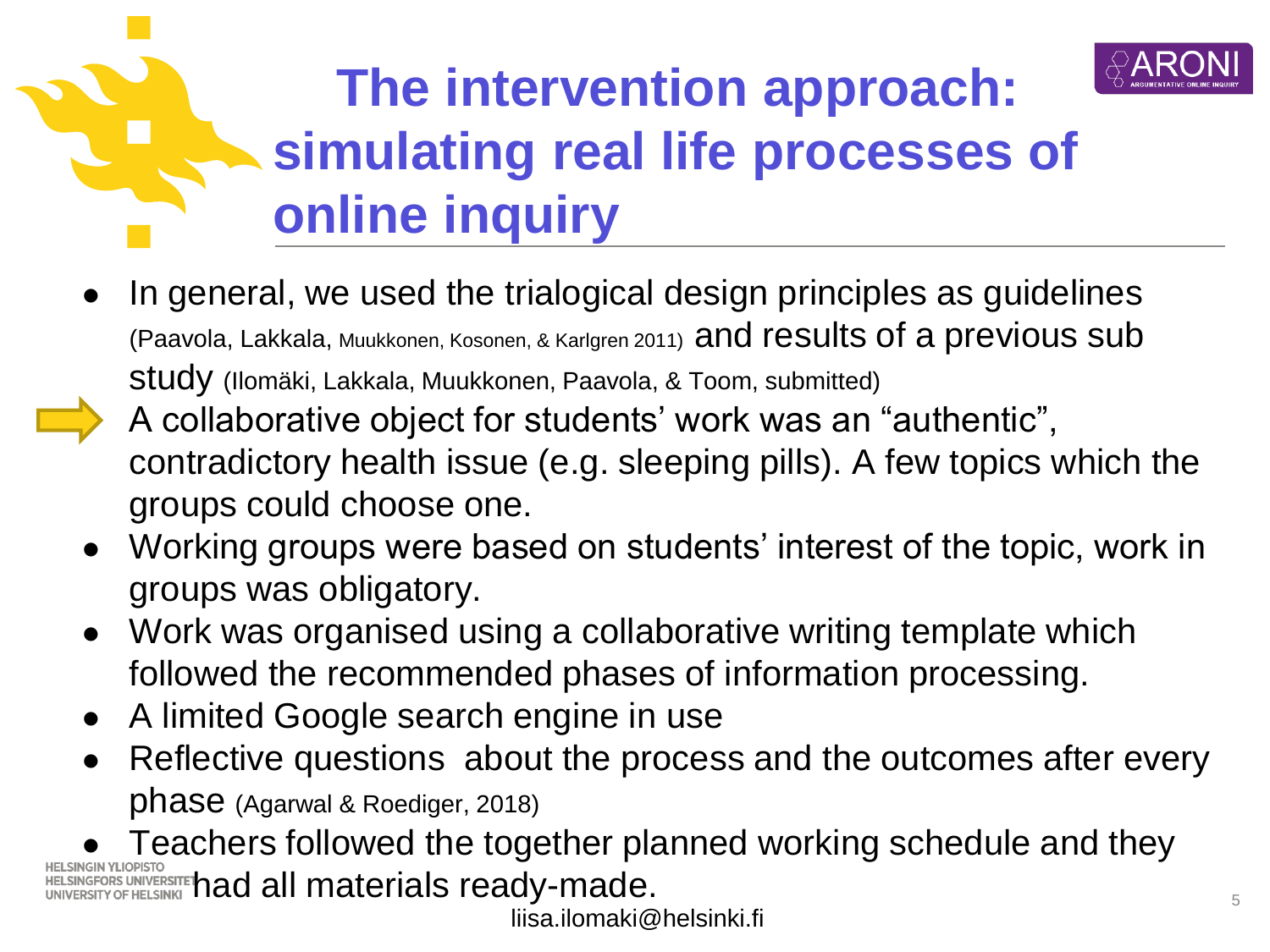### **Organization of the intervention assignment**



Lesson 1: Searching for relevant sources

Homework 1 (if necessary): Searching for sources

Lesson 2: Evaluating the credibility of sources

Homework 2 (if necessary): Evaluating / comparing sources

Lesson 3: Preparing a synthesis based on multiple sources

Homework 3 (if necessary): Finalizing the group report

Lesson 4: Presenting and discussing about the syntheses

Working process **Web-based platform for** Work document **sharing materials and links (OneNote)**

> Instructions for the assignment

For each phase/lesson: Teaching material about online inquiry strategies Working instructions

Links to work documents of the groups

Dia by Minna Lakkala & Liisa Ilomäki

## **template for each group (Google doc)**

Authors: Topic: Interests in the topic Planning the search process Examining the sources Reflecting the process and outcomes



6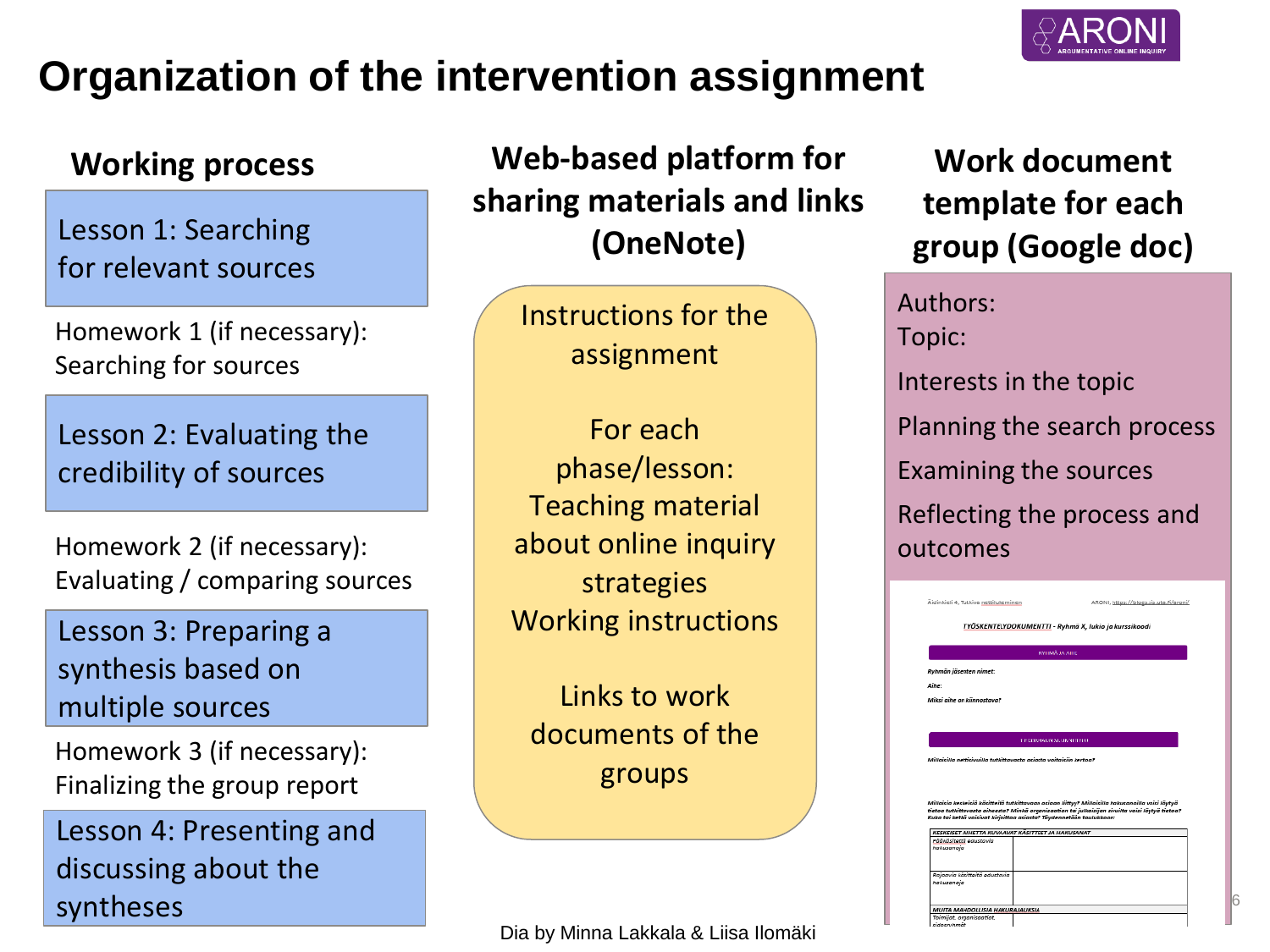

## **Teacher data of this sub-study**

Teaching online inquiry and knowledge practices

### **Observations (5) Diaries (9) Interviews (5)**

How the teacher applied the model

How the teacher applied the model **Experiences** about the model, suggestions for improvements

Experiences about the model, suggestions for improvements; Self-reflection about pedagogy & own expertise, Teacher collaboration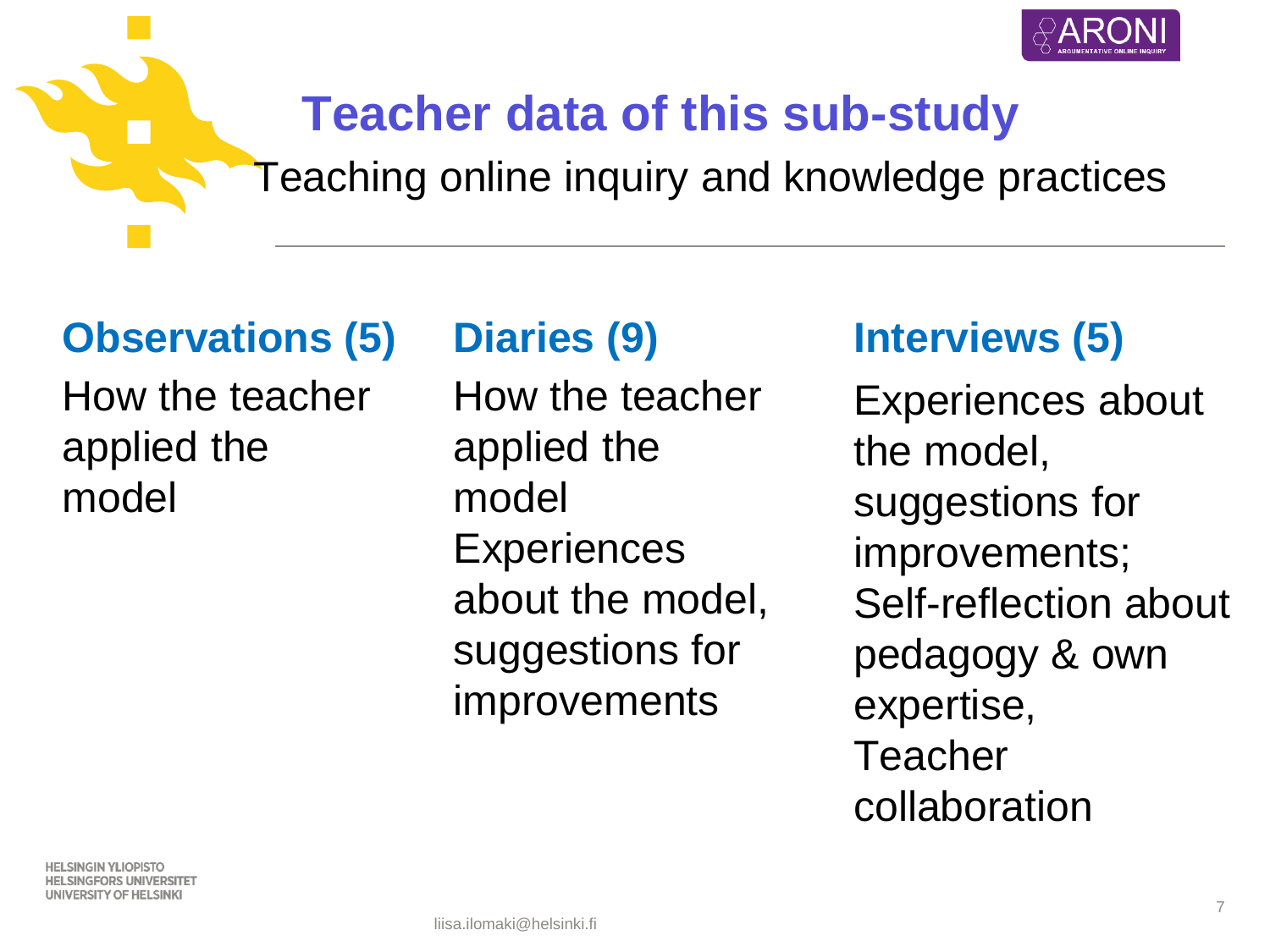

## **Student data of this sub-study**

Learning online inquiry and knowledge practices

#### **Individual** (both test and control groups)

**Collaborative** knowledge practices (CKP) questionnaire

Self-assessed learning of knowledge practices

**Working group** (only the test group)

Working documents

Quality of working; selfreflection about working

CKP Open

The process

of the

model

teaching

questions

IGIN YLIOPISTO **ELSINGFORS UNIVERSITET** JNIVERSITY OF HELSINKI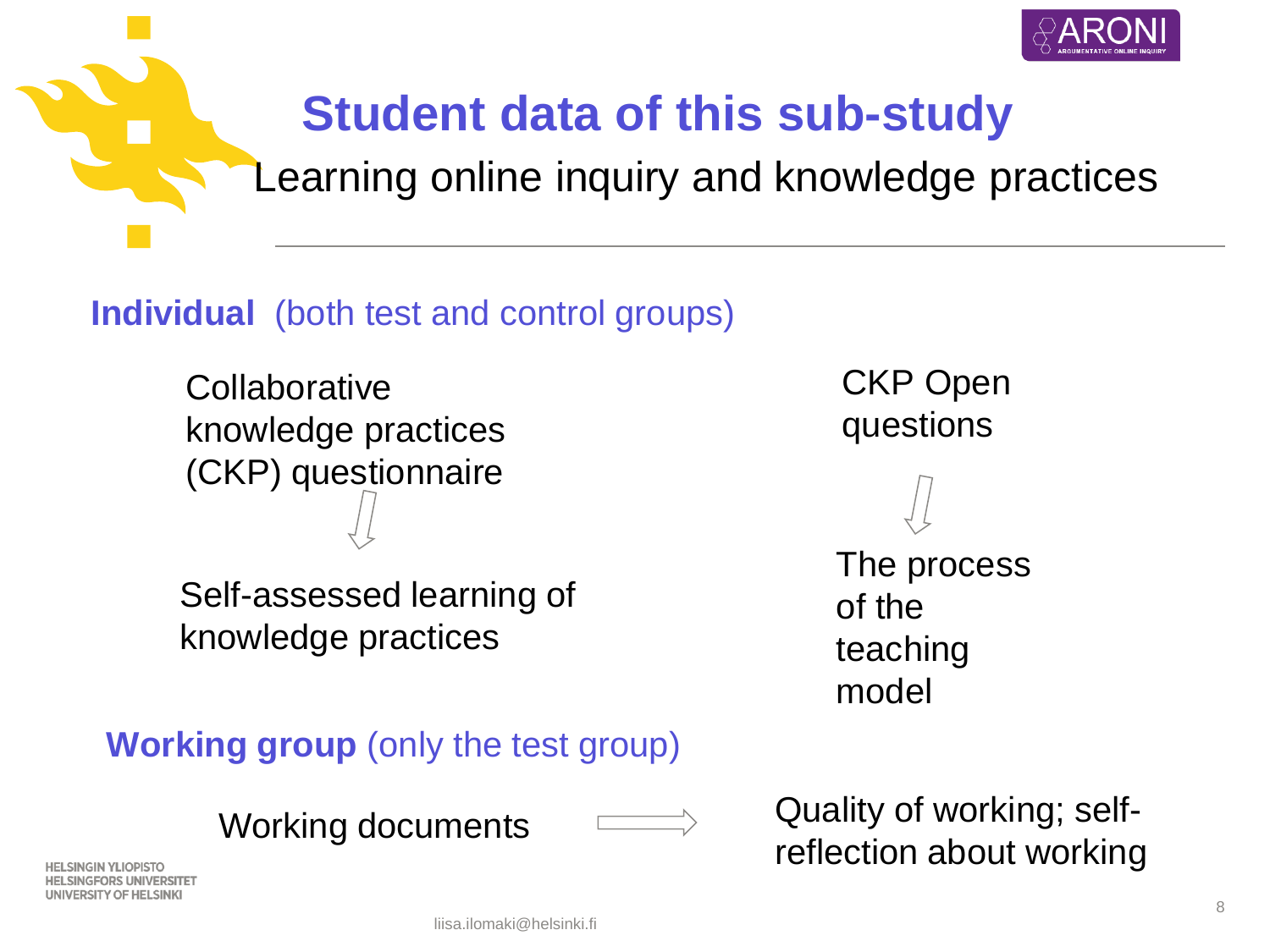

## **Some results of the intervention study**

- 1. How did students evaluate learning of knowledge work practices during the intervention (test group) vs. no intervention (control group)?
- 2. How did students evaluate the experiences during the intervention (test group)?
- 3. How did teachers evaluate the experiences of the intervention?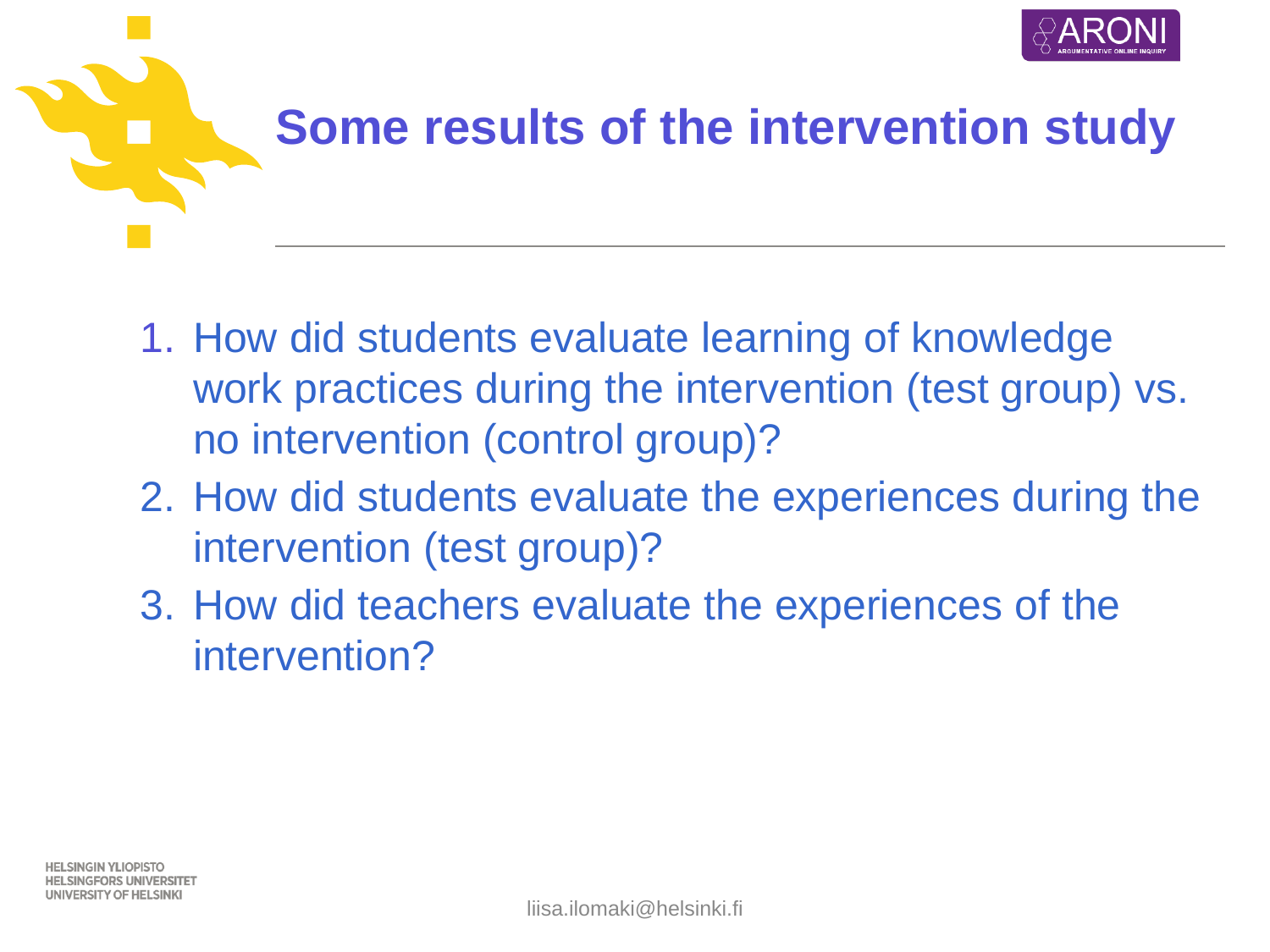

## Students' self-evaluated learning of knowledge work practices (CKP questionnaire)

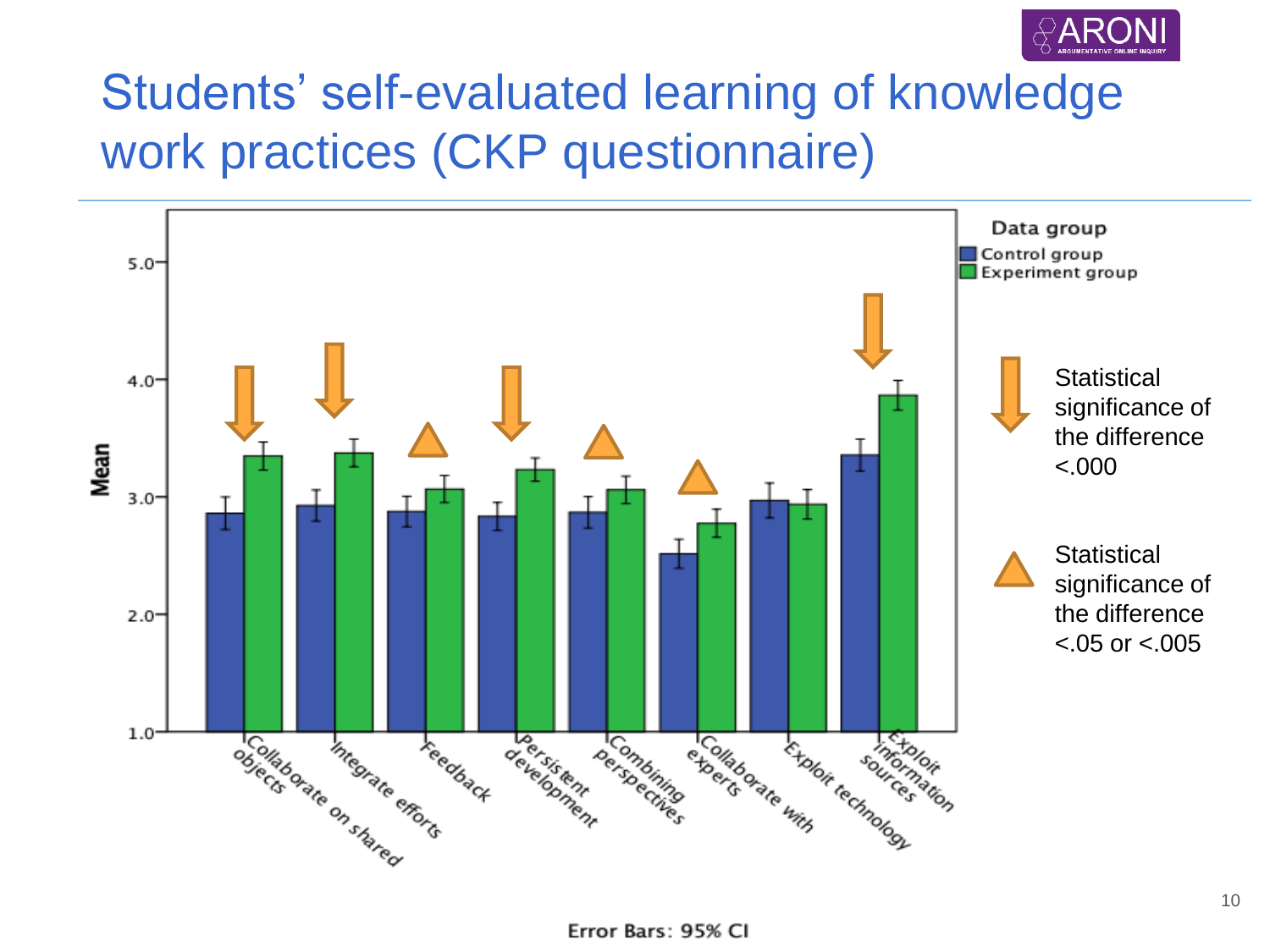

## Experiences described by students in free-text CKP answers

**(9 courses, 146 students; number of mentions in parenthesis)**

#### **Positive or impressive (183)**

**Online inquiry (88 / 48,1 %)**: Learnt critical ecaluation (49), Learnt to find sources (15), Learnt to use sources (12), Exploring sources (7), Making a synthesis (5)

**Project task (57 / 31,1 %)**: Interesting and enjoyable (15), Different than usual (12), Learnt something new (10), Focussed exploration (4), Comprehensive (4), Interesting topics (3), Freedom of working (3), Appropriate challenge (3), Useful (3)

**Collaboration (32 / 17,5 %)**: Working in the group (27), Different viewpoints (3), Learnt group work skills (2)

**Organization (6 / 3,3 %)**: Well-structured (4), Material from researchers (2)

#### **Challenging or disturbing (140)**

#### **Online inquiry (33 / 23,6 %)**:

Challenges in evaluating sources (17), Challenges in finding sources (14), Challenges in making a synthesi (2)

**Project task (55 / 39,3 %)**: Not interesting (19), Too long and laborious (16), Nothing new (9), Challenging (11)

**Organization (30 / 21,4 %)**: Poor instructions and materials (16), Tight timetable (9), Unclear structure (5)

### **Collaboration (22 / 15,7 %)**:

Challenges in group work (13), Uneven participation  $(9)$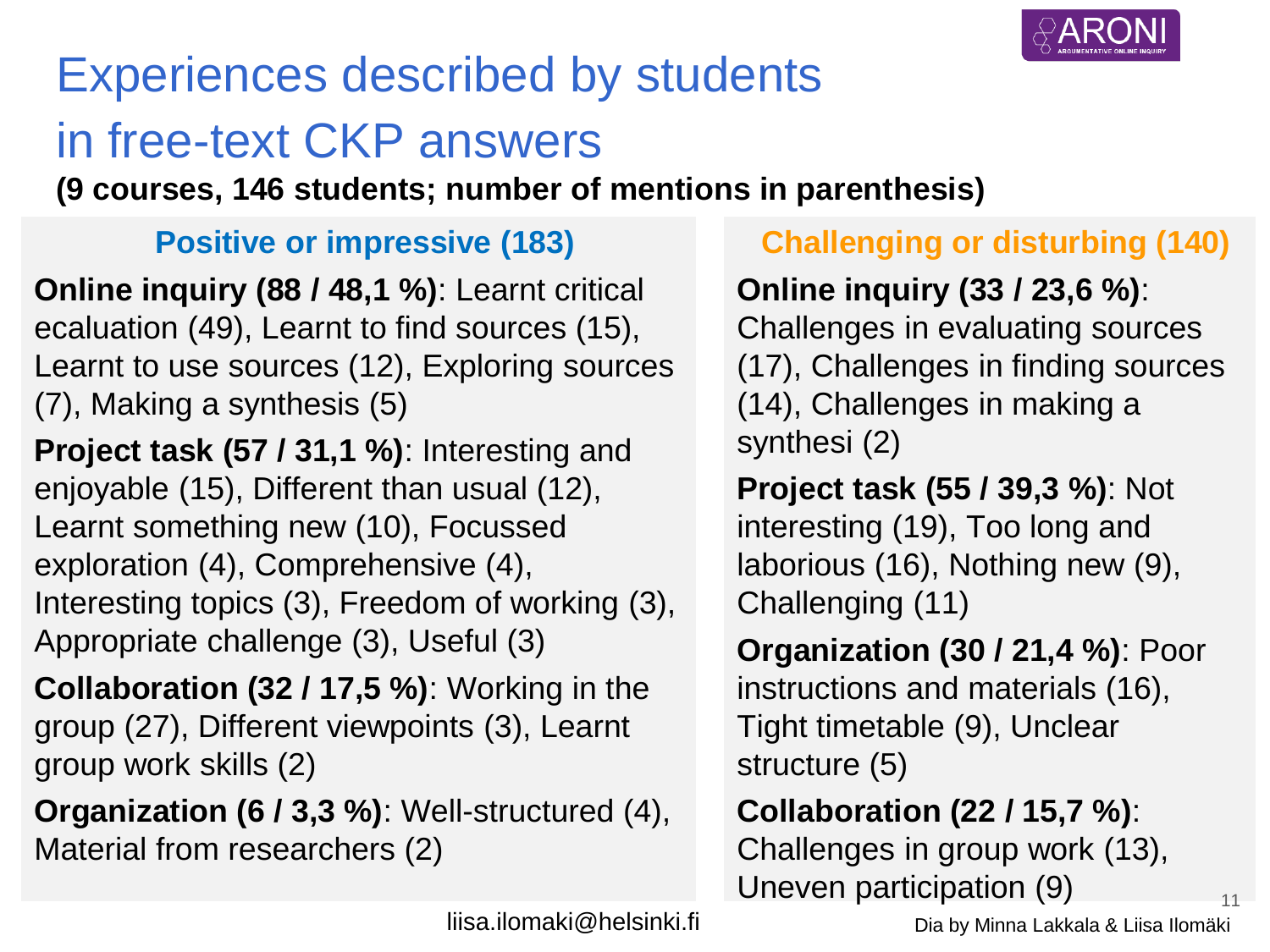

### Teachers' evaluations of the intervention in diary statements (9)

| <b>Statement</b>                                      | <b>Totally agree</b> | Somewhat<br>agree | <b>Neutral</b> | Somewhat<br>disagree | <b>Totally</b><br>disagree |
|-------------------------------------------------------|----------------------|-------------------|----------------|----------------------|----------------------------|
| The teaching entity worked<br>well.                   | $\overline{2}$       | 7                 |                |                      |                            |
| Time for the assignments<br>was sufficient.           | $\overline{2}$       | 4                 |                | $\mathbf 2$          |                            |
| The assignments were on<br>appropropriate level.      | $\overline{4}$       | 3                 | $\overline{2}$ |                      |                            |
| Students were engaged in<br>doing the assignments.    | $\overline{2}$       | 5                 |                |                      |                            |
| The learning goals were<br>realistic.                 | 5                    | $\overline{4}$    |                |                      |                            |
| Students learnt the skills of<br>information search.  | $\overline{2}$       | 7                 |                |                      |                            |
| Students learnt the skills of<br>critical evaluation. | $\overline{2}$       | 7                 |                |                      |                            |
| Students learnt the skills of<br>making synthesis.    | $\overline{2}$       |                   |                |                      |                            |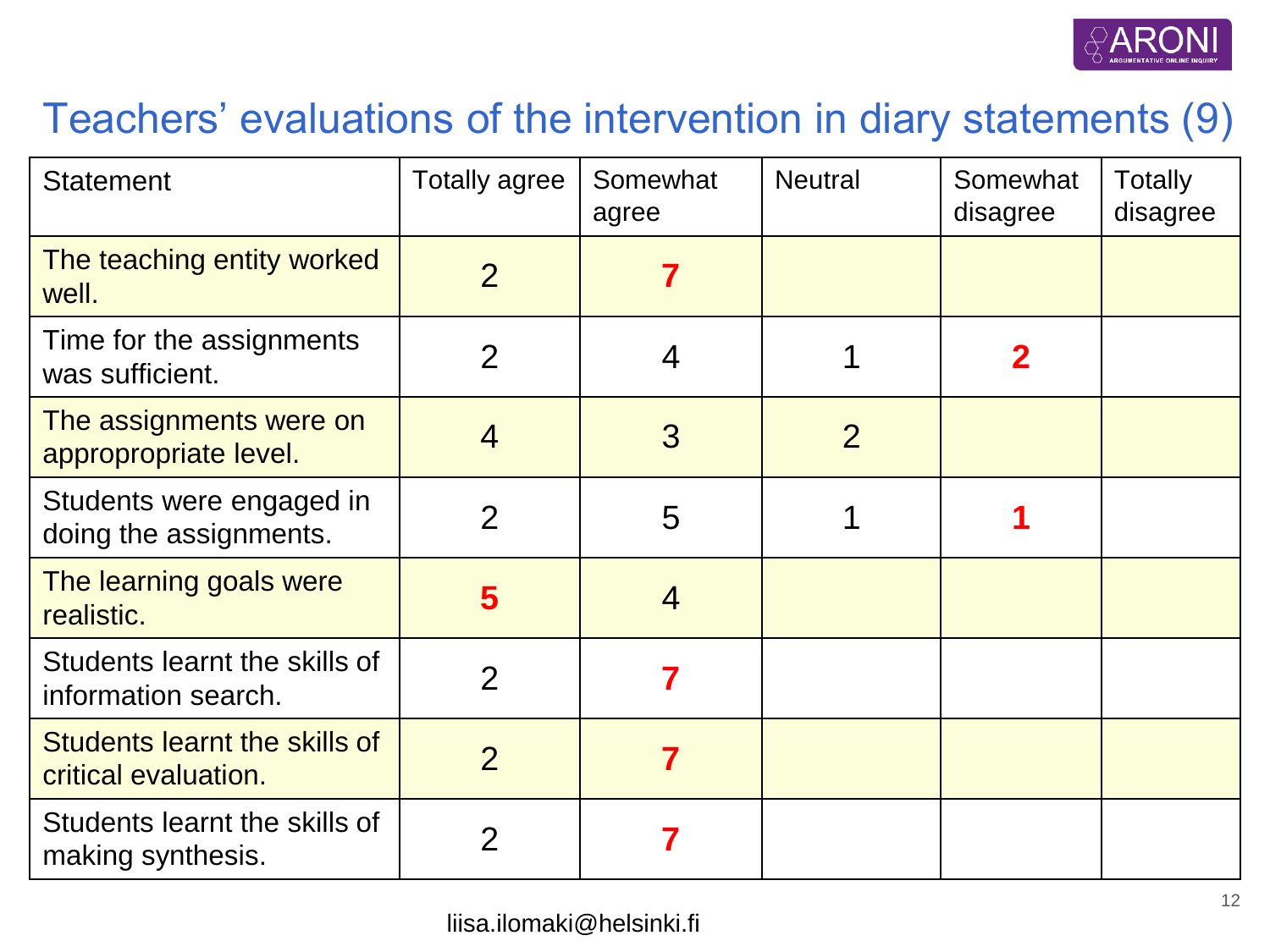

## **Teachers' evaluations in the interviews (5): The most often mentioned** (ATLAS.ti analysis)

- Digital technology: students did not need any help.
- Positive project, all teachers will re-use this model, succeeded well, matched well in the course (Finnish language and literature, course named Influencing).
- The assignment was good.
- The materials were excellent: Information slides, Clear assignments, Working document good.
- To be improved: the topics (now limited because of the study), guidance (more guidance needed, not skills to guide groups)
- Too many groups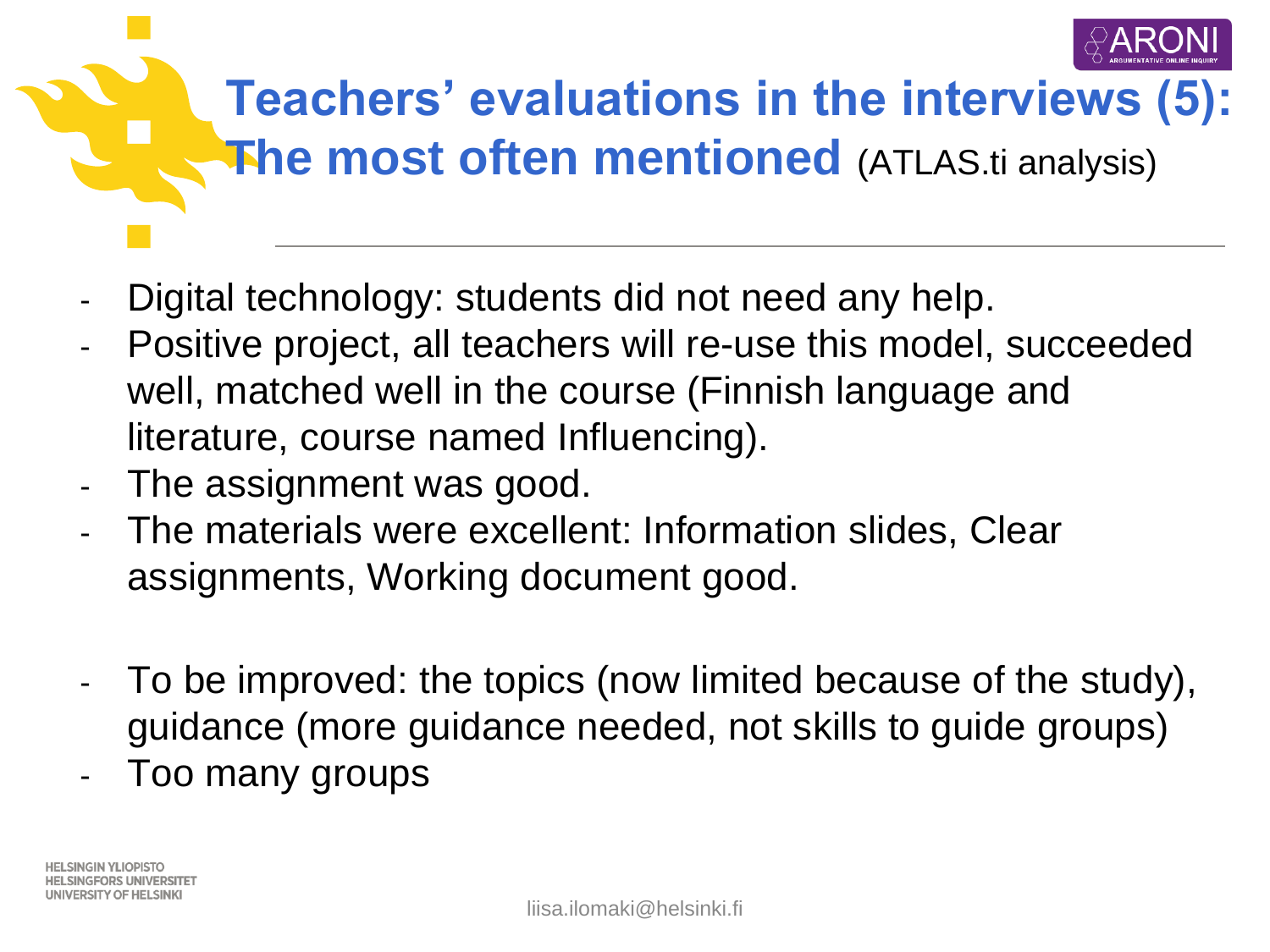

## **Teachers' evaluations in the interviews (5): The most often mentioned** (ATLAS.ti analysis)

- Making the synthesis and comparing references was difficult.
- Students had difficulties in understanding various stakeholders (meaning to use different opinions).
- Students pre-attitudes (*"we know this information search"*) was not true.
- Teachers needed to guide students: Search words, Focusing the search, Evaluating the references
- Students succeeded differently and the level of the outcomes varied. They especially learnt how to create search words and how to evaluate information or a reference.

**Exceptions of the intervention plan: only the use of time.**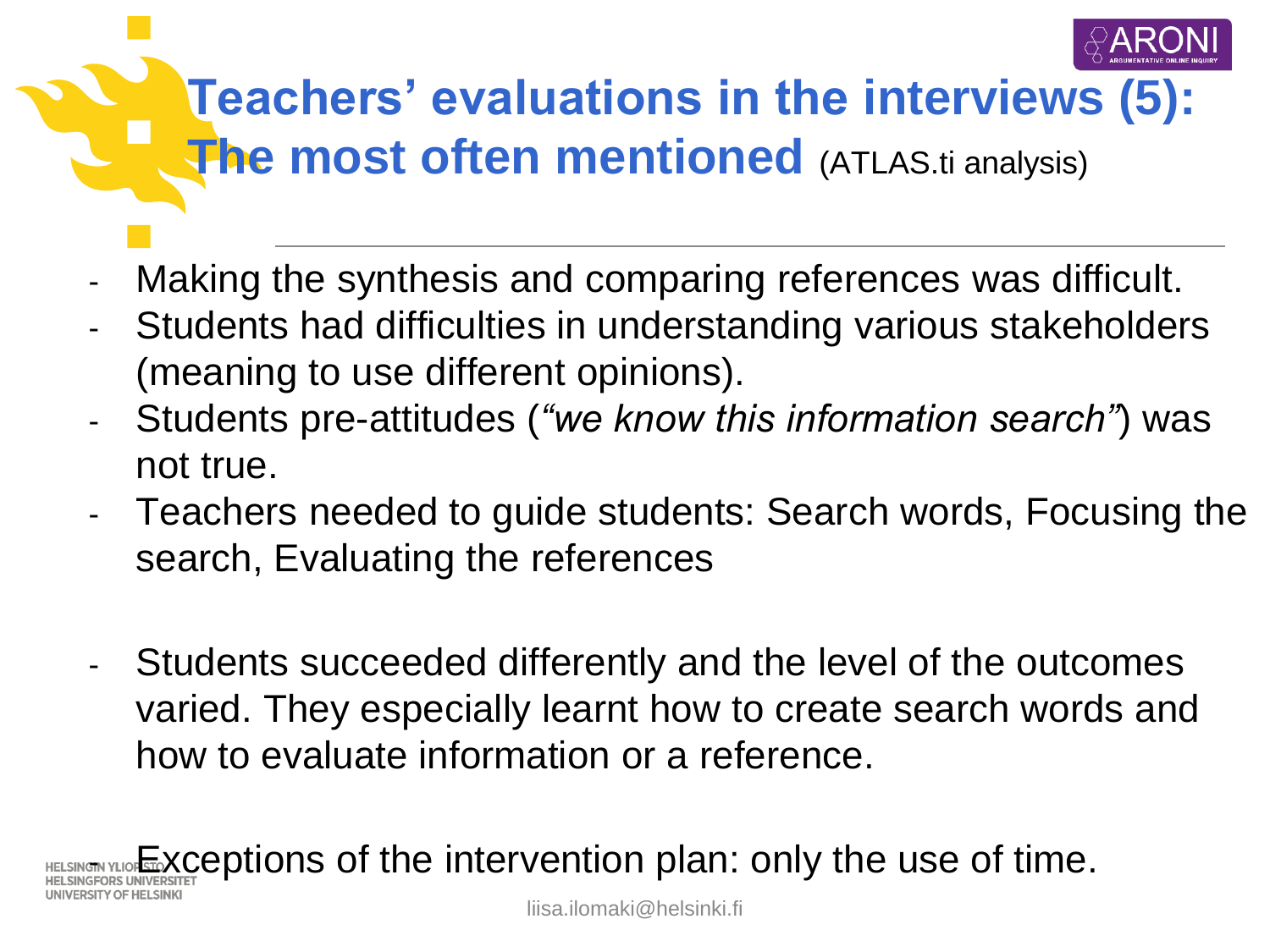



# **Discussion and conclusions**

- In general, the intervention succeeded, based both on teacher and student data: the idea, the process and the teaching & learning materials.
- Small adjustments needed, e.g. topics. Should the projects always also respect the content?
- More emphasis on students' engagement how?
- Self-reflection and presenting the results in groups (not teacher-led) were (too) new to teachers and to students.
- Increased consciousness about the phases of online information search - also among teachers.

 A more accurate and detailed analysis of the process HELSINGIN YLIOPISTOR UNIVER **Deceded on the both data.** 

liisa.ilomaki@helsinki.fi